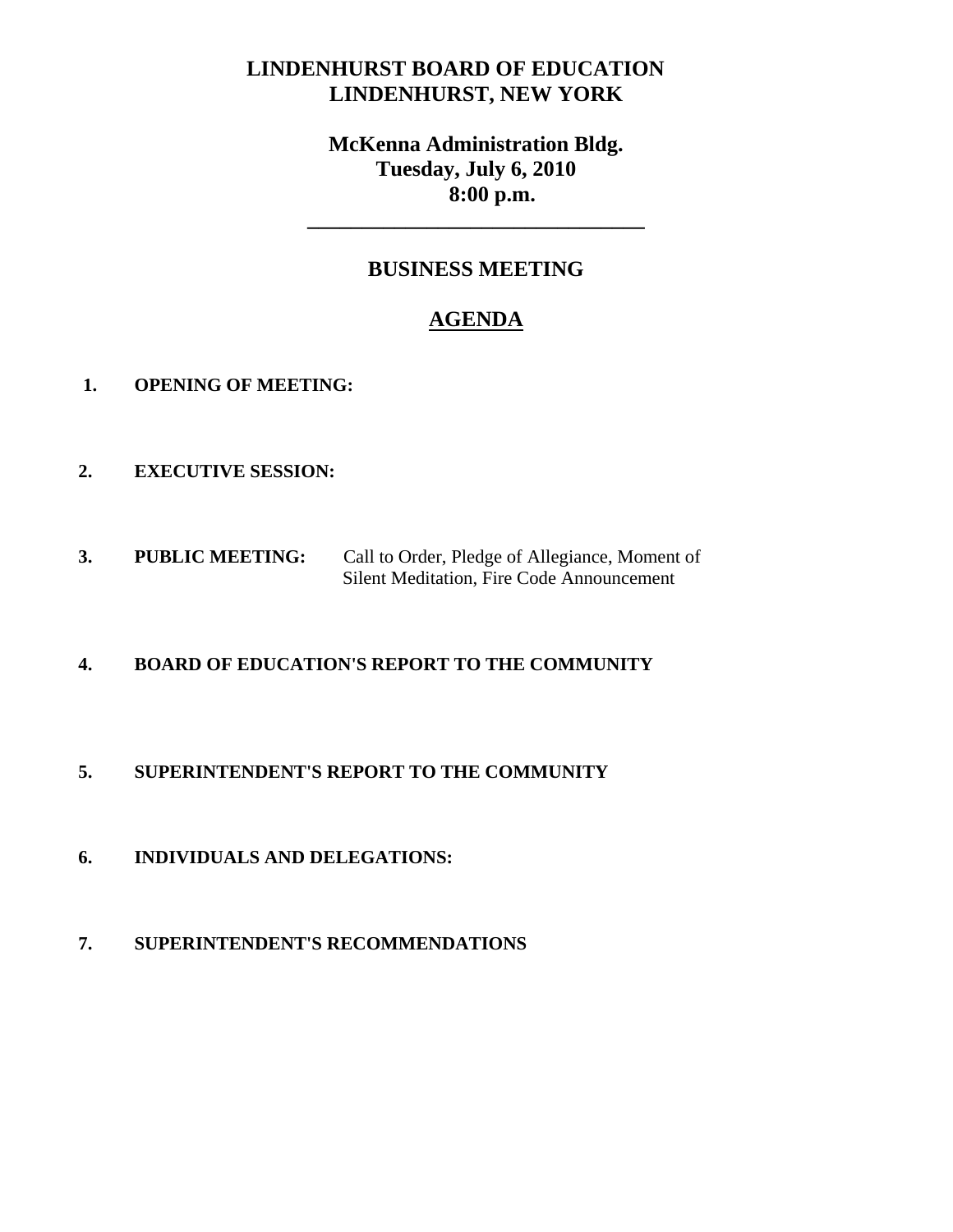Business Meeting Page 2 July 6, 2010

## **8. SCHEDULES**

| Schedule | $A-1$ | No. 16-C  | <b>Coaching Assignments</b>                                     |
|----------|-------|-----------|-----------------------------------------------------------------|
| Schedule | $A-3$ | No.1      | Personnel, Instructional Appointments                           |
| Schedule | $A-3$ | No. 2     | Personnel, Instructional Appointments                           |
| Schedule | $B-3$ | $No. S-1$ | Non-Instructional Appointments –<br><b>Substitute Personnel</b> |
| Schedule | D     | No. 9     | <b>Pupil Personnel Services</b>                                 |
| Schedule | OA/C  | No.1      | <b>Outside Agencies/Consultants</b>                             |
| Schedule | OA/C  | No. 2     | <b>Outside Agencies/Consultants</b>                             |
| Schedule | OA/C  | No. 3     | <b>Outside Agencies/Consultants</b>                             |